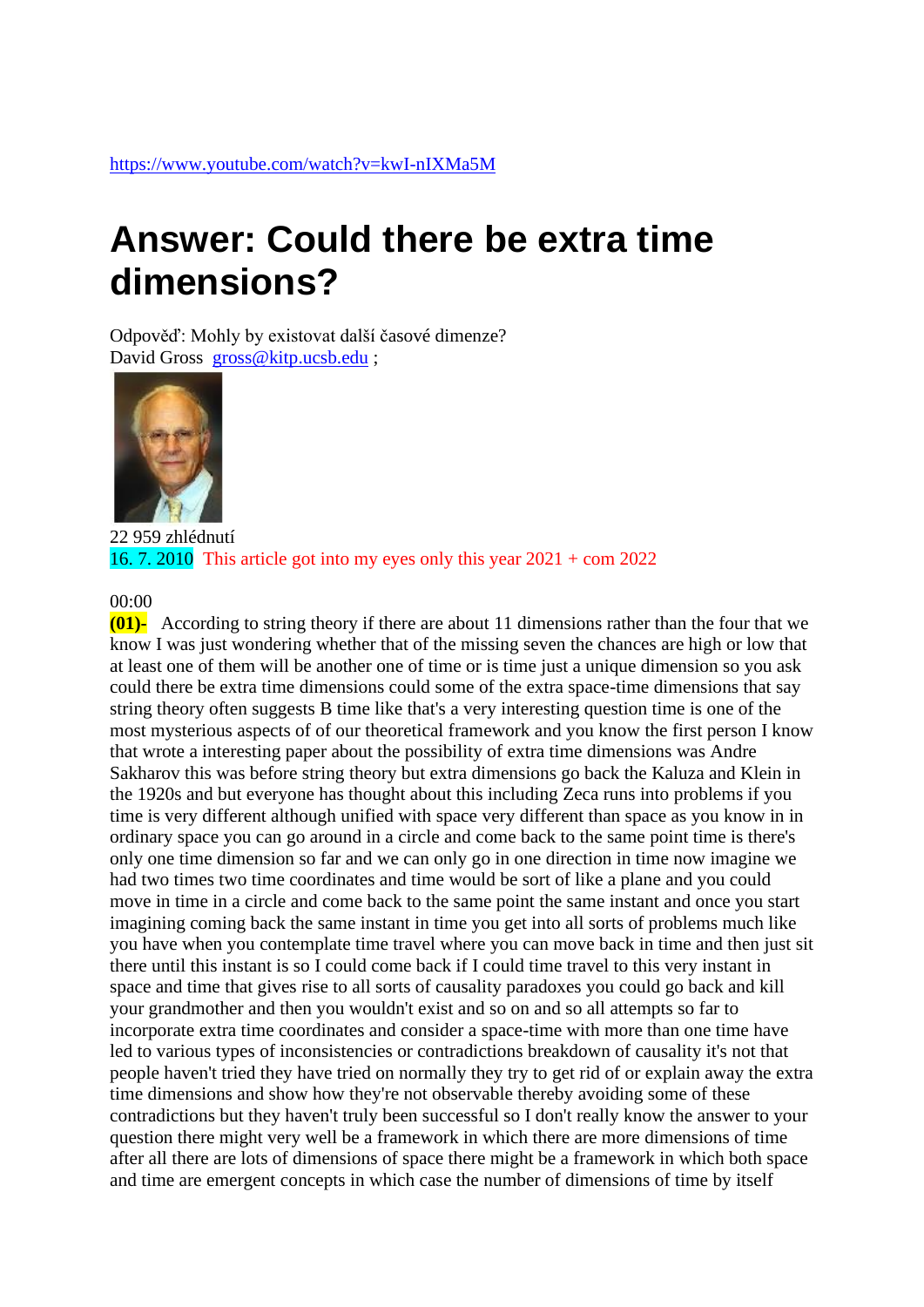being an emergent concept but we just don't know it's a it's a lot of fun to speculate about such things but so far nobody has been able to conceive of a sensible way of describing physical reality without a unique time

…………………………………………………………………………………………………  $(01)$  - According to string theory, if there are about 11 dimensions instead of the four we know of, I was just wondering if the missing seven chances are high or low, that at least one of them will be another time, or that time is just a unique dimension, so you wonder if there could be other time dimensions. ((!! I'm excited that there has been a physicist in the world who thinks about more dimensions of time. This is a short distance from my next idea that "packing" dimensions (time and length) produces elementary particles of matter.  $\rightarrow$ <http://www.hypothesis-of-universe.com/index.php?nav=ea>How simple and easy!)) or some other space-time dimensions that say string theory often suggests that time B is like  $\alpha$  very interesting question, time is one of the most mysterious aspects of our theoretical framework, and you know the first person I know to have written an interesting article on the possibility of time dimensions moreover, it was **Andrei Sakharov**. That was before string theory, but other dimensions of time go back to **Kaluza and Klein** in the 1920s, and everyone thinking about it, including **Zeca**, has problems. ((Our Universe doesn't have problems, but peoplephysicists have problems with understanding "why" there should be extra extra dimensions of time .People need 3 + 1D space-time…, but until they understand the idea of HDV, ie that we need other dimensions to understand the "origin of matter", not "from the strings of Nothing", but from those wrapped three dimensions of time and lengths  $3 + 3D$  [http://www.hypothesis](http://www.hypothesis-of-universe.com/docs/c/c_426.jpg)[of-universe.com/docs/c/c\\_426.jpg](http://www.hypothesis-of-universe.com/docs/c/c_426.jpg) ; [http://www.hypothesis-of-universe.com/docs/c/c\\_421.gif](http://www.hypothesis-of-universe.com/docs/c/c_421.gif) ; [http://www.hypothesis-of-universe.com/docs/c/c\\_416.jpg](http://www.hypothesis-of-universe.com/docs/c/c_416.jpg) ; [http://www.hypothesis-of](http://www.hypothesis-of-universe.com/docs/c/c_415.gif)[universe.com/docs/c/c\\_415.gif](http://www.hypothesis-of-universe.com/docs/c/c_415.gif) ; [http://www.hypothesis-of-universe.com/docs/c/c\\_411.jpg](http://www.hypothesis-of-universe.com/docs/c/c_411.jpg) ; [http://www.hypothesis-of-universe.com/docs/c/c\\_358.jpg](http://www.hypothesis-of-universe.com/docs/c/c_358.jpg) . Physicists still need  $3 + 1$  D space, because they are still captivated by the idea of "scalar omnidirectional time". Why ? Why ? Because here on Earth we do not observe that time runs at different paces in three axes, but it is so that it runs… .; We observe "**practically**" the same time  $t = t_1 = t_2 = t_3$ , eg hour  $\rightarrow t_1 =$  $3600.000000030$  seconds; t<sub>2</sub> = 3600.000000030 sec. ; t<sub>3</sub> = 3600.000000030 sec. (I came up with the numbers 32 or 30 in the interpretation), although we know that in many physical situations of "movement, changes of energy", etc., the passage of time is different,  $t_1 =$ 3600.000000033 seconds; t<sub>2</sub> = 3600.000000030 sec. ; t<sub>3</sub> = 3600.000000030 sec. That's why the "scalar" "t" is enough for us. The globe is "positioned in space-time so cleverly" that \* tempo \* the passage of time is in all three components - the dimensions are almost the same, respectively the differences are in the order of the eighth place after the decimal point. **c = 10<sup>8</sup> /10<sup>0</sup>** ; The human being is eight orders of magnitude more sensitive to the perception *of length intervals than time intervals* . If the Ferrari car travels along the racetrack, we will perceive its movement (along the line "x"), ie the speed of  $250 \text{ km}/h = 250,000 \text{ m}/3600 \text{ sec}$ . Rewritten into components of  $3 + 3$  dimensional raster  $\rightarrow$ 

 $x = 250$  000m;  $y = 0$ m;  $z = 0$ m (but beware, the globe is round and so more precisely  $x =$ **250000m**;  $y = 0$ , 0000000**2m**;  $z = 0.00000005m$ , we practically neglect these small values); \*\* **dtto with time** \*\*  $t_1$ ;  $t_2$ ;  $t_3$ ; are:

 $t_1 = 3600,000000033$  seconds;  $t_2 = 3600.000000030$  sec.;  $t_3 = 3600.000000030$  sec. (I came up with the numbers 32 or 30 in the explanation). If the Ferrari were transformed into a space rocket that increases speed to...  $v = 0.8c$ .

**examples are here** <http://www.ktf.upol.cz/joch/priklady/dilatacep.html> ; [https://www.walter](https://www.walter-fendt.de/html5/phcz/timedilation_cz.htm)[fendt.de/html5/phcz/timedilation\\_cz.htm](https://www.walter-fendt.de/html5/phcz/timedilation_cz.htm) and elsewhere too -… then, according to STR, the rocket would dilate time, of course !!!! dilated in the  $3 + 3D$  system only in the direction of movement !!!!, ie  $t_1 = 5.0$  sec.  $t_2 = 500.0$  sec.;  $t_3 = 500.0$  sec. Which is not perceived by the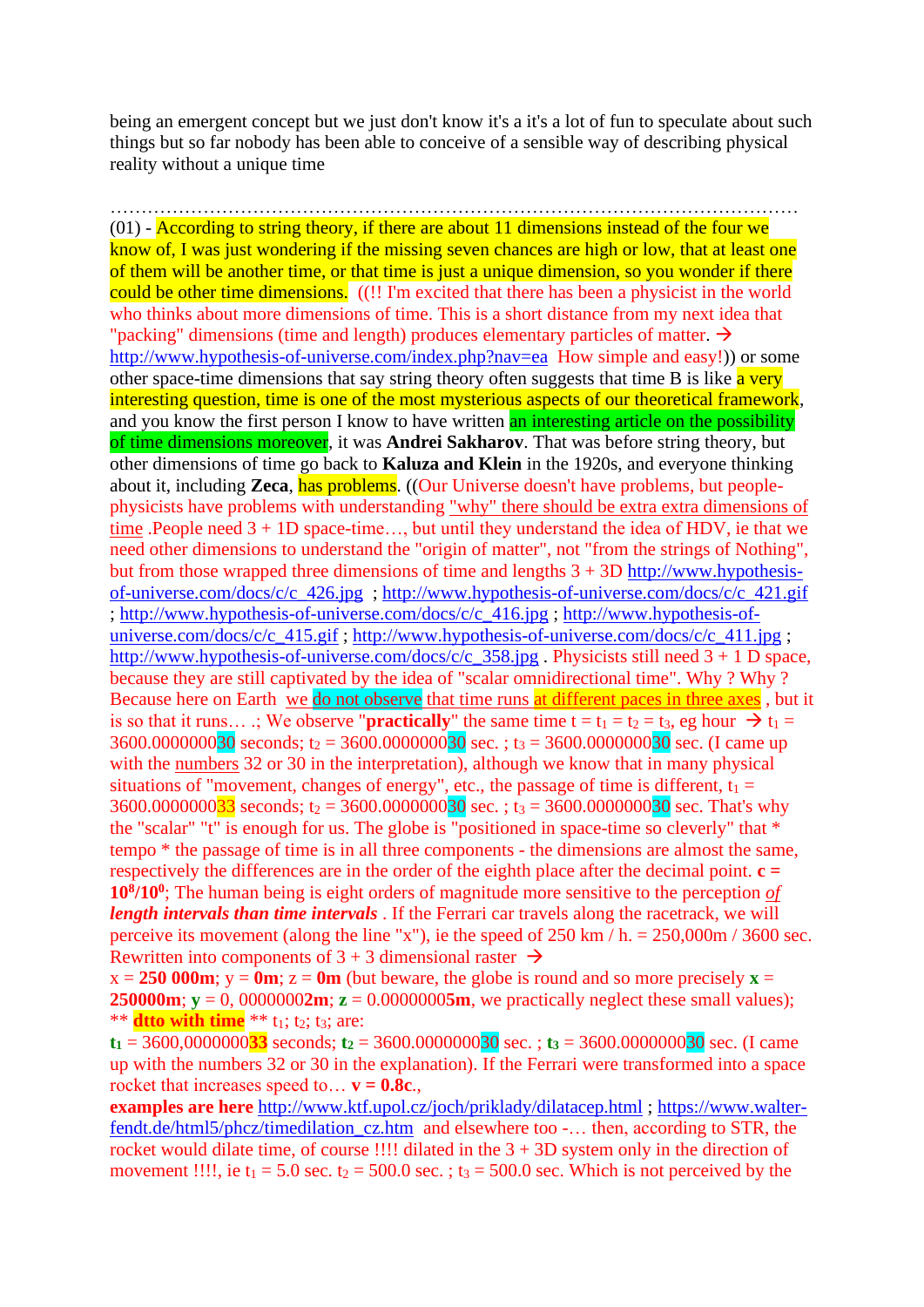commander of the rocket, but perceived by the Observer from the basic system, and only for the reason that the signal-information arrived "rotated", ie after the crooked space-time. That's why we shoot the STR dilation here as "dilation" but there is no dilation on the rocket, there is still  $t = t_1 = t_2 = t_3$ ) including Zeca, it has problems, it has problems if your time is very different, even if unified with a space very different from space as you know it in ordinary space, you can go around in a circle and go back to the same point, ((no, In the macro world, all three dimensions of time and length expand - you say the universe  $3 + 1$  expands, I say the universe  $3 + 3$  expands, but in the microworld of planck intervals there is a "boiling foam" of dimensions which can be understood as a chaotic change in curvature when "If you go after the dimension", you go one moment "forward" and the other moment after the same dimension "backward" dtto after each dimension of  $3 + 3$  D, so it is a foam where time does not go one way as in the macro world. from Chacon still chaotic, in this foam is born "geons" = packages of precise shapes using different numbers of dimensions, the packages then have conglomerating shapes. clone "= frozen e against "foam vibration". Packages come together they connect in conglomerates = atoms, these in molecules, compounds, chemistry, biology, etc. to DNA. These "foamy" dimensional structures then "float" in less curved  $3 + 3D$  spacetime, there are probably only three to four (gravitational field, electromagnetic field, weak field, gluon field, Higgs field, etc.); in these fields the clusters-conglomerates of packed dimensions "float" and pole and 4 fields then "float" in the basic Cartesian grid - yarn - raster of totally flat 3 + 3D. - - So physicists yet !!! they do not need more time dimensions in the macro world of fields, but when they look for the essence of matter they will need a more dimensional state of being))

time is **so far** only one, time dimension and we can go only one direction in time, ((no, it's not! the direction of "flow" in that foam in chaotic directions. A new shift in thinking: HDV is that  $3 + 3D$  space-space smooth-flat non-curvature is in this universe only... only "groundbase-raster" to the realization dynamics of mass and space-time transformations… that "curved states of 3 + 3D space-time "They swim, they are nested" into that "raster, the flat Euclidean space-time"…; so TIME does not run for us, it is a dimension, but we-objects "from the coiled dimensions of production" run after that time dimension, after that raster, and we cut into time intervals intervals, which we then perceive "as the flow-flow of time. **We don't run out of time, but we run for him**, we run "after him". Physicists lack this new insight to understand the multidimensionality of time, they lack to explore this vision of HDV.)). Now imagine that we had twice two time coordinates and time would be something like an airplane and you could move in time in a circle  $((no, no - we don't move "in time")$ running around us, no, we by our shift-movement "over time" we perceive the flow of time. If we should abstractly consider "running against the arrow of time", ie against the expansion of the universe, ie against the "unpacking" of the time dimension, moving to the time dimension on the contrary, then it is only possible "when increasing the curvature of the own system dimension" that dimension, and it collapses just in matter, in elements )) and go back at the same time, the same moment, and once you start imagining going back at the same time, you get to all kinds of problems. ((In the macro world, there is an expansion of dimensions, ie flow - the passage of time in only one direction. In the microworld, collapsed  $3 + 3D$  states prevail, and therefore the time arrow can be changed there at short intervals.)). similar to when you are thinking of time travel where you can go back in time and then just sit until that moment is there so I could go back if I could travel through time to this moment in space and time that evokes all kinds of causal paradoxes, you could go back and kill your grandmother and then you wouldn't exist and so on and so all attempts far to include extra time coordinates and considering space-time with more than one has led to different types of inconsistencies or contradictions Normally, they try to get rid of or **explain the extra time dimensions and**